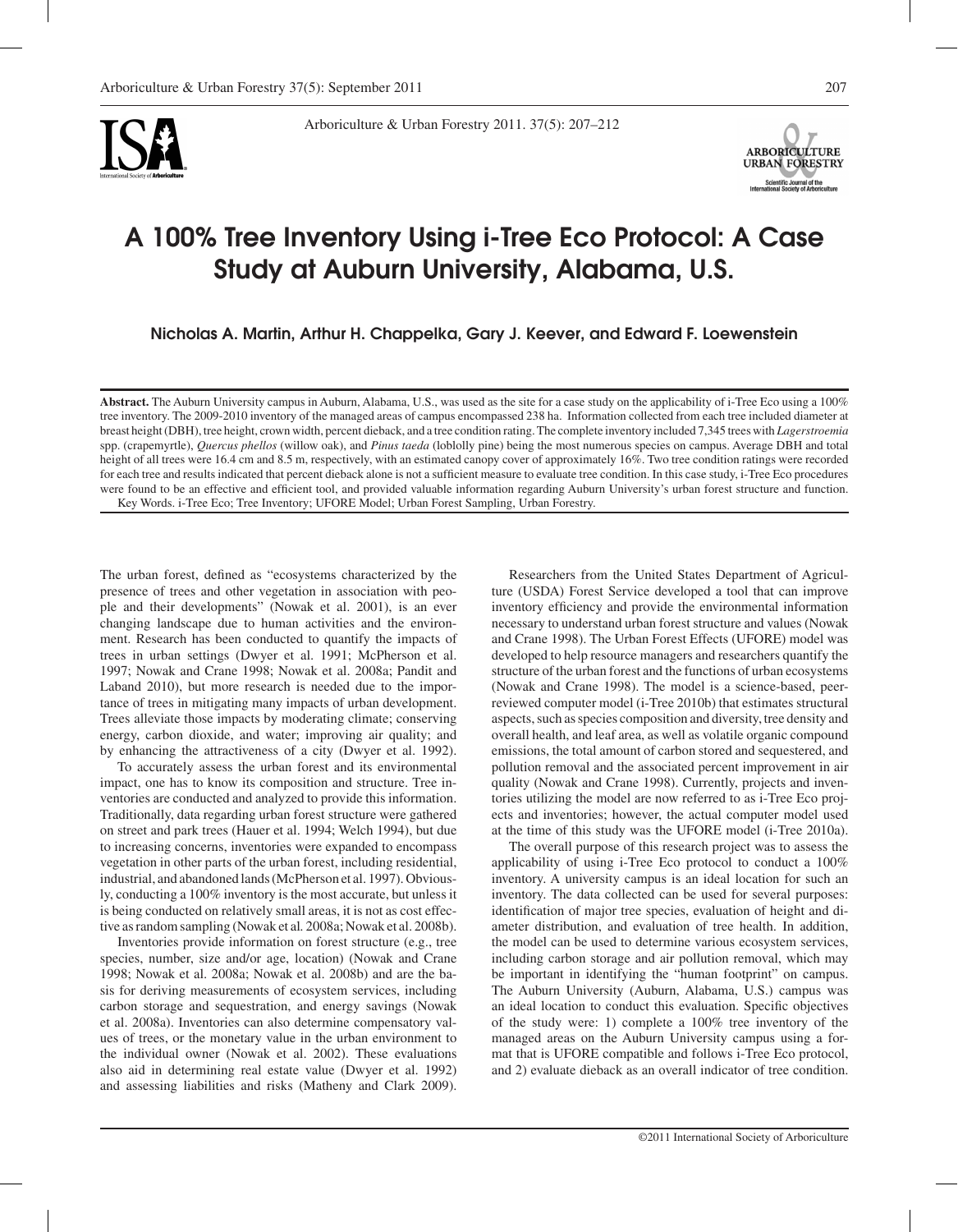# MATERIALS AND METHODS

#### Study Site

The study site was the Auburn University campus (32°36'N, 85°30'W). The core campus encompasses approximately 306 ha. The inventory included the managed and landscaped portions of campus, which covered approximately 238 ha.

### Inventory

The method of assessment for this project was a 100% tree inventory in an i-Tree Eco compatible form (i-Tree 2010c; i-Tree 2010d). The managed areas of campus were first divided into 99 sections and numbered using spring 2008 aerial photographs courtesy of the City of Auburn (Figure 1). The study area was divided into sections to provide a layout for inventory crews to follow and keep track of areas ("bookkeeping") that had and had not been inventoried. Section perimeters were determined by selecting borders such as streets and sidewalks where possible, and natural borders in all other cases so that sections were easily distinguishable. Sections were numbered starting with central campus and moving outward.



**Figure 1. Aerial photograph of the Auburn University campus in spring 2008.**

## Data Collection

All data were collected following i-Tree Eco tree inventory protocol (i-Tree 2010c). Field data were collected by crews consisting of 1–3 members. A Global Positioning System (GPS) unit (either a Trimble GeoXM GeoExplorer® 2005 or a Trimble GeoXT GeoExplorer® 2008 series, with an external antenna on a tripod) was used to collect forest structure data in a data dictionary. The software used on the GPS units was TerraSync™ v.2.4.

The correct section was identified and the number entered into the collection unit. Total number of stems per tree was recorded and diameter at breast height (DBH) (1.37 m above ground) was obtained using a logger's diameter tape. Minimum tree DBH to be included in the inventory was 2.54 cm. For multi-stem trees, up to the six largest stems were recorded at breast height. For those trees that could not be measured at breast height, the measurement was

taken at 0.3 m from the ground line. Crapemyrtle (*Lagerstroemia*  spp.) was the only species measured at 0.3 m from the ground for all specimens, because the majority of the trees were not measurable at breast height due to their inherent form. Total tree and bole height were evaluated using a laser hypsometer (either a MDL LaserAce<sup>®</sup> hypsometer or a Laser Technology, Inc. TruPulse™ 360B rangefinder). Total tree height was determined by measuring from the ground line to the top (alive or dead) of the tree, and bole height was recorded as the height to the lowest branch of significance. Crown width was determined by taking two measurements from the crown edges at 90 degree angles and averaging them.

Data collected were downloaded from the GPS units to a desktop computer (daily) using the Trimble GPS Pathfinder® Office v.4.1 and 4.2 software. The ESRI ArcGIS® 9 ArcMap™ v.9.3 software was used for final data presentation. Once all data collection was completed, it was sent to the USDA Forest Service for analysis.

## Tree Condition Rating

Dieback and percent missing crown were determined for each tree. Dieback of branches that appeared to have died from the terminal ends was evaluated by observing all sides of the tree and assigning an overall estimate of the percent dieback. Ranges of <1, 1–10, 11–25, 26–50, 51–75, 76–99, and 100% dieback were used to assign tree conditions of Excellent, Good, Fair, Poor, Critical, Dying, and Dead, respectively. The percent missing, or the amount of the crown that was missing, was determined the same way as percent dieback, by viewing all sides of a tree and estimating the overall percent missing in 5% increments. Missing crowns could be due to impacts such as directional pruning or branches being lost due to damage (e.g., ice, wind).

In addition to the i-Tree Eco protocol, an overall condition rating was assigned as a comparison by assessing all aspects of a tree that were visible, including dieback and missing crown, trunk or limb damage, the presence of insects or disease, visible root damage, and the proximity to infrastructure. The condition rating used was a modification of other ratings (Webster 1978; CTLA 2000). The rating scale was:  $6 =$ Excellent condition,  $5 = Good$ ,  $4 = Fair$ ,  $3 = Poor$ ,  $2 = Very$ Poor, and 1 = Dying/Dead. Excellent condition consisted of no missing crown, dieback, visible damage, or disease and pest presence. Good condition constituted <10% dieback, missing crown, visible structural damage, and injury from diseases and pests; whereas a condition rating of Fair had 10%–25%, Poor had 25%–50%, Very Poor had 50%–75%, and Dying/ Dead had >75% of the tree being affected by one or more maladies. The most noticeable (ocular observation) damaging factor was used as the deciding reason when assigning the condition rating. To reduce subjectivity, each crew member would rate tree condition independently, and then all crew members would discuss and arrive at one tree condition rating.

To evaluate dieback as a tree condition indicator, the study authors compared the rating to the overall tree condition rating for every tree on campus. To analyze the data, dieback ranges were assigned a numerical value, where  $\langle 1\% = 6, 1\% - 10\% = 5, 11\% - 25\% = 4, 26\% - 50\% = 3,$  $51\% - 75\% = 2$ , and  $76\% - 99\%$ , and  $100\% = 1$ ; and the tree condition ratings used the assigned numbers. For the analysis, trees rated as Excellent and Good by the dieback and overall condition ratings were combined into one group.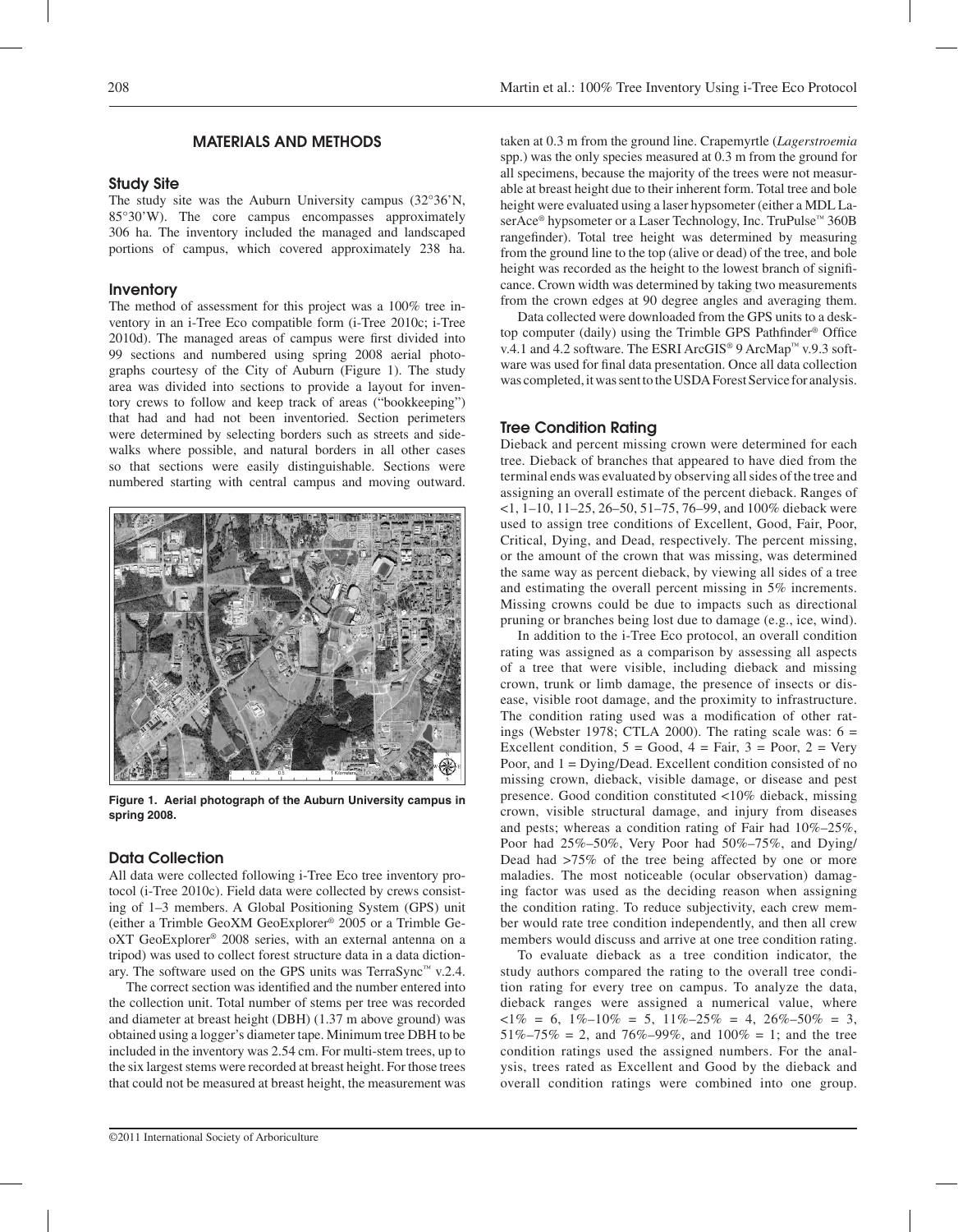A  $\chi^2$  test was used to discern if there was no significant difference between dieback (i-Tree Eco) and overall tree condition rating (developed by the crew) for every tree on campus.

### RESULTS

#### Campus Inventory

There were 7,345 trees inventoried on the Auburn University campus, which comprised 139 species (Table 1) that averaged 16.4 cm in DBH. Nine species accounted for almost 64% of the total population (Figure 2; Table 2). Crapemyrtle (*Lagerstroemia* spp.) and four oak (*Quercus*) species comprised more than 40% of the total population. Fifty-six percent of the total tree population on campus is <7 m and <1% are 30 m or more in height (Figure 3a). Sixtyfour percent of the population has a diameter <21 cm (Figure 3b). It is important to note that the large number of crapemyrtles contributes to the skewed results for both height and diameter; without these trees, the height distribution peaks in the 5–6 m (1,482 trees) range and peaks in the 8–12.9 cm (1,230 trees) range for DBH. Total canopy cover was approximately 16% and the overall value was estimated at approximately USD \$10 million (Table 1).

## Tree Condition on the AU campus

Tree condition was a minor component of the original inventory; however, evaluating the effectiveness of using dieback as an indicator of tree condition versus overall condition became an important issue in the evaluation of i-Tree Eco. The tree condition rating for the campus is shown in Figure 4a. Using the protocol developed by the study authors, it was determined that more than 60% of the total tree population was rated as Excellent or Good condition; however, using model-derived data (dieback) as an indicator of tree condition, 93% of the population was rated as being in Excellent or Good condition (Figure 4b). The overall condition rating also ranked approximately 3% of the trees being in Very Poor and Dying/Dead condition and the model rated about 1% of the trees in Critical and Dying/Dead condition. The comparison of dieback and the overall tree condition rating using a  $\chi^2$  test resulted in a statistically significant difference (*P* value <0.0001) in the two rating systems (Table 3).

#### **DISCUSSION**

Following additional research on the part of the study authors, it was determined that this is likely the first published data on a 100% tree inventory having used i-Tree Eco protocols. Using these data allowed the authors to determine species composition, size distribution, and diversity. They also determined the relative value and tree condition. These data are very useful to the land manager in planning and maintaining a healthy, viable forest. The model has predominately been employed to assess the urban forests of larger cities (Nowak and Crane 1998; Nowak et al. 2002; Nowak et al. 2008a; Nowak et al. 2008b). The Auburn University 100% tree inventory case study is small in scale when compared to other i-Tree Eco study sites; however, it is comparable in certain aspects. To compare the complete tree data with data collected using the i-Tree Eco protocol (plots), the authors used results from Auburn, AL (Huyler et al. 2010) and Gainesville, Florida, U.S. (Escobedo et al. 2009a; Escobedo et al. 2009b).



**Figure 2. Percent species composition for the most common species on campus (2009–2010).**



**Figure 3. a) Tree height distribution and b) tree diameter distribution for the campus (2009–2010).**

Table 1. Tree characteristic totals for managed areas of the Auburn University campus using i-Tree Eco inventory procedures.

| Number of trees on campus                          | 7,345      |
|----------------------------------------------------|------------|
| Number of species on campus                        | 139        |
| Average DBH (cm)                                   | 16.4       |
| Average tree height (m)                            | 8.5        |
| Average tree crown width (m)                       | 6.7        |
| Basal area $(m^2/ha)$                              | 2.24       |
| Estimated canopy cover $(\%)^{z}$                  | 16         |
| Estimated compensatory value (USD \$) <sup>y</sup> | 10,757,000 |

<sup>2</sup> Estimated canopy cover was calculated by using the total canopy-projected ground area calculated by the model and dividing it by the total area inventoried. y Estimated compensatory value calculated by i-Tree Eco based on the Council of Tree and Landscape Appraisers method (i-Tree 2010d).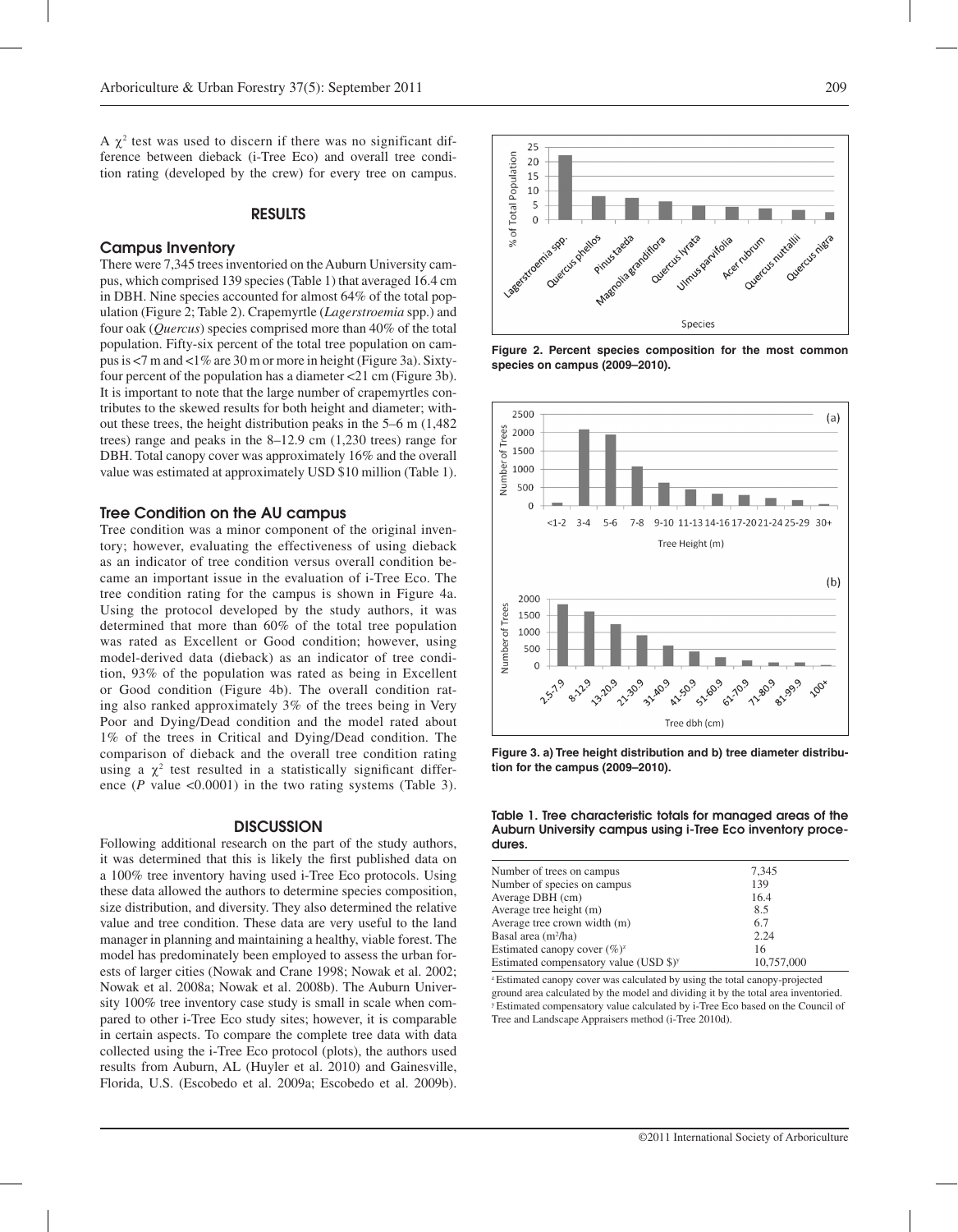| Tree species         | No. of<br>trees | Avg. DBH(cm)            | Avg. height $(m)$  | Avg. crown<br>width $(m)$ |
|----------------------|-----------------|-------------------------|--------------------|---------------------------|
| Lagerstroemia spp.   | 1.639           | $12.1 (2.8 - 60.2)^{z}$ | $5.0(1.8-13.7)$    | $5.1(0.3-12.2)$           |
| Quercus phellos      | 596             | $12.6(5.1 - 142.5)$     | 6.5(3.4–20.4)      | $4.3(1.5-21)$             |
| Pinus taeda          | 565             | $48.6(5.1 - 135.6)$     | $21.0(3.1 - 41.5)$ | $9.9(2.1-22.6)$           |
| Magnolia grandiflora | 464             | $15.7(3.6-104.6)$       | $6.0(2.4-17.4)$    | $5.1(0.3-18.9)$           |
| Quercus lyrata       | 363             | $23.0(4.8-123.7)$       | $7.9(3.1-22.0)$    | $6.8(1.8-31.1)$           |
| Ulmus parvifolia     | 331             | $9.6(5.1 - 83.1)$       | $5.3(3.1-15.6)$    | $4.1(0.9-18.9)$           |
| Acer rubrum          | 289             | $17.8(4.1 - 60.5)$      | 7.6(3.4–14.9)      | 6.1(2.4–18.0)             |
| Quercus nuttallii    | 250             | $16.4(6.4 - 56.4)$      | $7.5(4.3-16.2)$    | $5.9(2.4-15.3)$           |
| Quercus nigra        | 194             | $47.6(4.6 - 126.5)$     | $16.6(3.4 - 30.5)$ | $12.7(3.1 - 32.0)$        |

Table 2. Tree characteristic totals for the most common species on campus. Parenthetical range represents the individual range for each species.

Table 3. Contingency table for all trees on the Auburn University campus. This table contains dieback ratings and the corresponding overall tree condition rating.

|         | <b>Overall Condition</b> |  |       |          |     |           |     |       |  |
|---------|--------------------------|--|-------|----------|-----|-----------|-----|-------|--|
|         |                          |  |       | $\Gamma$ |     | <b>VP</b> | D/D | Total |  |
|         | $E^{z}$                  |  | 4,113 | 1,387    | 292 | 71        |     | 5,873 |  |
|         |                          |  | 319   | 480      | 147 | 43        |     | 990   |  |
| Dieback |                          |  |       | 130      | 115 | 68        |     | 328   |  |
|         |                          |  |       |          | 19  | 22        |     | -69   |  |
|         |                          |  |       |          |     |           | 10  | 29    |  |
|         | D/D                      |  |       |          |     |           |     | 56    |  |
|         | Total                    |  | 4.445 | 2.016    | 633 | 213       | 29  | 7,345 |  |

 $Z^2 E =$  Excellent, G = Good, F = Fair, P = Poor, C = Critical, VP = Very Poor, D/D = Dying/Dead



**Figure 4. Tree condition by diameter class using a) overall condition class and b) percent dieback for the entire population.**

In terms of species composition, all three study sites were similar in that they all contained loblolly pine (*Pinus taeda*), red maple (*Acer rubrum*), and water oak (*Quercus nigra*) among their top ten most common species (Escobedo et al. 2009b; Huyler et al. 2010). The university campus and the cities of Auburn and Gainesville were also similar in that the majority of the trees had a DBH ≤15 cm (Escobedo et al. 2009b; Huyler et al. 2010). Auburn University differed from Auburn and Gainesville in tree density (no/ha); where the campus had 31 trees/ha, Auburn had 985 trees/ha (Huyler et al. 2010), and Gainesville had 348 trees/ ha (Escobedo et al. 2009b). The campus also differed from the other study sites in canopy cover: the campus at 16%, Auburn at 49% (Huyler et al. 2010), and Gainesville at 51% (Escobedo et al. 2009a). The major differences in tree cover were due to the current study only encompassing the managed areas of campus, whereas the other studies included vacant (unincorporated forest lands and vacant lots), residential, and industrial lands where basal area and density are generally much higher. It is hoped that in the future, data collected from 100% inventories using the i-Tree Eco protocol can be used to improve plot efficiency by improving the precision of the sampling technique for collecting information on the urban forest ecosystem structure and function.

The evaluation of dieback was important because the model assigns tree condition according to the dieback rating. As i-Tree Eco was designed to assess ecosystem services that are often related to leaf functions, it focuses its condition rating on crown condition. Dieback is an important factor when evaluating tree condition (indicator of crown integrity), but cannot alone be the determining factor, considering it is only one determinate of tree health. Managers who want to really understand and manage their urban forests, and especially tree condition, must examine the entire tree. The overall condition rating developed for this project included dieback as a functional rating but also took into consideration the structural condition of the tree—the key difference between the two ratings. It was determined that using dieback as a surrogate for tree condition is not a sufficient indicator of overall tree condition. However, the results are based on comparisons between dieback and the overall tree condition rating developed for this project to provide a simple and quick assessment of tree condition; and comparisons using other condition ratings may yield different results (CTLA 2000; CITYgreen 2010; ISA 2010). The authors' current approach combined both crown and structural characteristics into one rating; however, providing individual ratings for crown and structure may provide a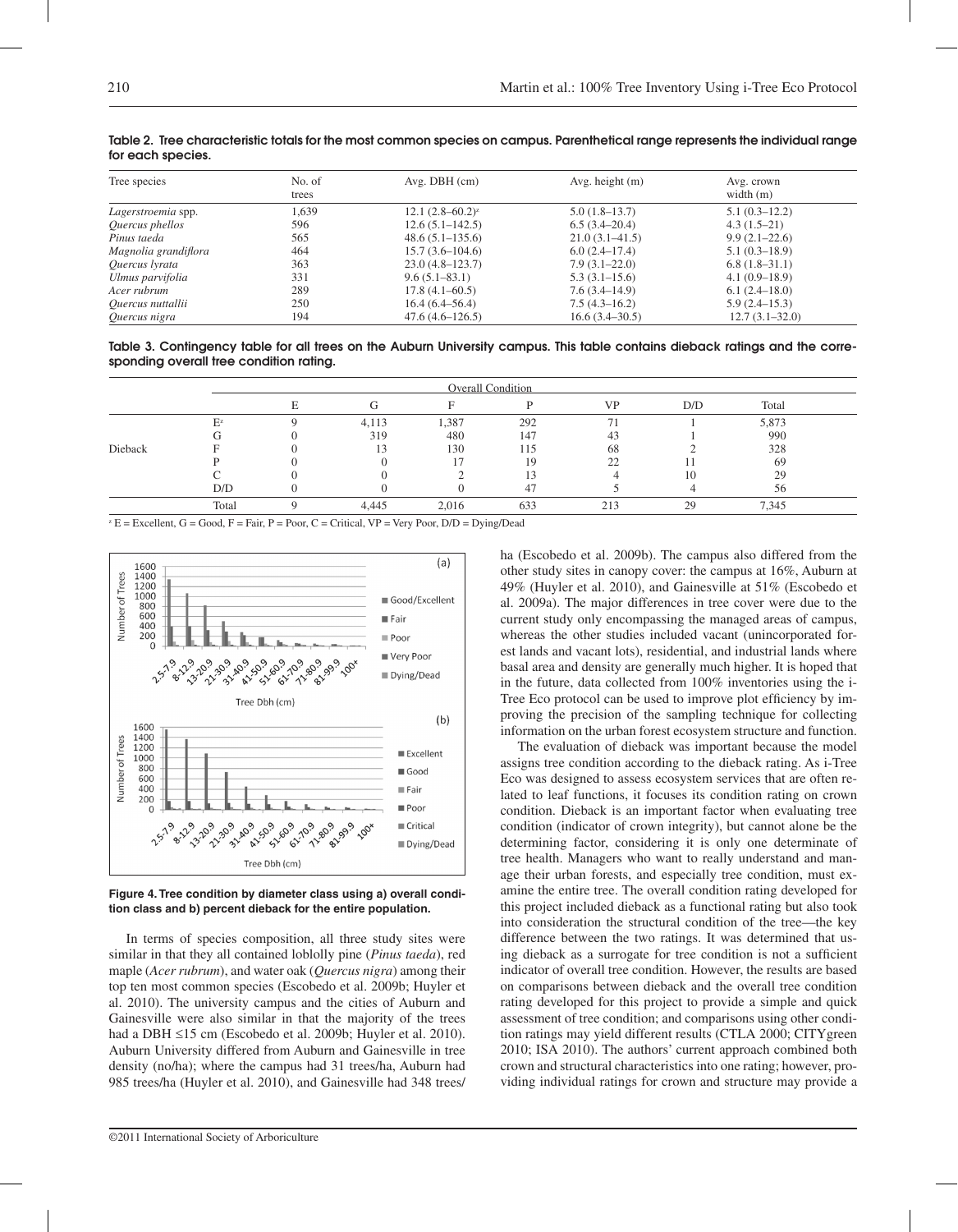clearer picture of overall tree condition. In general, the overall condition rating resulted in a lower condition rating; however, there was a small incidence of cases (1% of the entire population) where the overall condition rating resulted in a higher condition rating than percent dieback, which can be attributed to the observational nature of the study and the subjectivity of the crews. In the end, both the crown and structural condition of the tree need to be considered together. The study authors recommend more research be conducted on the evaluation of tree condition, either by developing a new rating system or using other established tree condition ratings (CITYgreen 2010; CTLA 2000; ISA 2010) that may yield more accurate assessments.

## **CONCLUSION**

i-Tree Eco has the potential to become the urban tree inventory standard, presenting a valuable management tool as well as vital and accurate environmental information. This research determined that this protocol is efficient and effective for a 100% inventory of a small area. These results provide valuable information land managers can use to help manage and maintain the evolving urban forest on the Auburn University core campus. However, for i-Tree Eco to reach its full potential, further studies and inventories are needed in other locales and areas of the United States. More research dealing with the evaluation of dieback as a surrogate for tree condition is just one aspect that requires further study. With more research, i-Tree Eco can be validated for all regions of the country.

**Acknowledgments.** We would like to thank Dudley Hartel and Eric Kuehler of the USDA Forest Service-Urban Forestry South office for their assistance and guidance during the duration of this project. We would also like to thank Jonathon Bartlett, Mark Caldwell, Andrew Parker, Elliot Glass, Ann Huyler, and Efrem Robbins for their assistance with data collection; James Ransom and Daniel Mullenix for their technical assistance; Dr. Greg Somers for statistical guidance; and the Superintendent of Landscape Services, Charlie Crawford, for his assistance throughout the project. This project was funded in part by Auburn University and the USDA Forest Service Co-op Agreement FS-SRS-09-CA-11330150-053.

## LITERATURE CITED

- CTLA. 2000. Council of Tree & Landscape Appraisers. Guide for Plant Appraisal (8thEdition). International Society of Arboriculture, Champaign, IL.
- CITYgreen. 2010. American Forests: CITYgreen Environmental Education: Tree Inventory Worksheet. <http://www.americanforests.org/ downloads/citygreen/Tree%20Inventory%20Collction%20She et.pdf>
- Dwyer, J.F., E.G. McPherson, H.W. Schroeder, and R.A. Rowntree. 1992. Assessing the Benefits and Costs of the Urban Forest. Journal of Arboriculture 18:227–234.
- Dwyer, J.F., H.W. Schroeder, and P.H. Gobster. 1991. The Significance of Urban Trees and Forests: Toward a Deeper Understanding of Values. Journal of Arboriculture 17:276–284.
- Escobedo, F., J.A. Seitz, and W. Zipper. 2009a. Gainesville's Urban Forest Canopy Cover. FOR 215. School of Forest Resources and Conservation, Florida Cooperative Extension Service, Institute of Food and Agricultural Sciences, University of Florida. <http://edis.ifas.ufl. edu/FR215>
- Escobedo, F., J.A. Seitz, and W. Zipper. 2009b. Gainesville's Urban Forest Structure and Composition. FOR 214. School of Forest Resources and Conservation, Florida Cooperative Extension Service, Institute of Food and Agricultural Sciences, University of Florida. <http://edis. ifas.ufl.edu/FR214>
- Hauer, R.J., R.W. Miller, and D.M. Ouimet. 1994. Street Tree Decline and Construction Damage. Journal of Arboriculture 20:94–97.
- Huyler, A., A.H. Chappelka, and E.F. Loewenstein. 2010. UFORE Model Analysis of the Structure and Function of the Urban Forest in Auburn, Alabama. pp. 18–23. In: Emerging Issues Along Urban-Rural Interfaces III: Linking Science and Society Conference Proceedings, Atlanta, GA. April 11–14, 2010.
- ISA. 2010. International Society of Arboriculture History. <http://www. isa.arbor.com/about/History/1950.aspx>
- i-Tree. 2010a. i-Tree: Tools for assessing and managing community forests. <http://www.itreetools.org>
- i-Tree. 2010b. Frequently Asked Questions about the UFORE model. <http://www.itreetools.org/eco/resources/UFORE%20Model%20 FAQs.pdf>
- i-Tree. 2010c. i-Tree Software Suite v3.1 User's Manual. <http://www. itreetools.org/resources/manuals/iTree%20Eco%20Users%20Manual.pdf>
- i-Tree. 2010d. UFORE Methods. <http://www.itreetools.org/eco/resources/UFORE%20Model%20FAQs.pdf>
- Matheny, N., and J. Clark. 2009. Tree Risk Assessment: What We Know (and What We Don't Know). Arborist News 18:28–33.
- McPherson, E.G., D. Nowak, G. Heisler, S. Grimmond, C. Souch, R. Grant, and R. Rowntree. 1997. Quantifying Urban Forest Structure, Function, and Value: The Chicago Urban Forest Climate Project. Urban Ecosystems 1:49–61.
- Nowak, D.J., and D.E. Crane. 1998. The Urban Forest Effects (UFORE) Model: Quantifying Urban Forest Structure and Functions. Integrated Tools Proceedings. pp. 714–720.
- Nowak, D.J., M.H. Noble, S.M. Sisinni, and J.F. Dwyer. 2001. People & Trees: Assessing the US Urban Forest Resource. Journal of Forestry 99:37–42.
- Nowak, D.J., D.E. Crane, and J.F. Dwyer. 2002. Compensatory Value of Urban Trees in the United States. Journal of Arboriculture 28: 194–199.
- Nowak, D.J., D.E. Crane, J.C. Stevens, R.E. Hoehn, J.T. Walton, and J. Bond. 2008a. A Ground-Based Method of Assessing Urban Forest Structure and Ecosystem Services. Arboriculture & Urban Forestry 34:347–358.
- Nowak, D.J., J.T. Walton, J.C. Stevens, D.E. Crane, and R.E. Hoehn. 2008b. Effect of Plot and Sample Size on Timing and Precision of Urban Forest Assessments. Arboriculture & Urban Forestry 34: 386–390.
- Pandit, R., and D.N. Laband. 2010. A Hedonic Analysis of the Impact of Tree Shade on Summertime Residential Energy Consumption. Arboriculture & Urban Forestry 36:73–80.
- Webster, B.L. 1978. Guide to Judging the Condition of a Shade Tree. Journal of Arboriculture 4:247–249.
- Welch, J.M. 1994. Street and Park Trees of Boston: A Comparison of Urban Forest Structure. Landscape and Urban Planning 29:131–143.